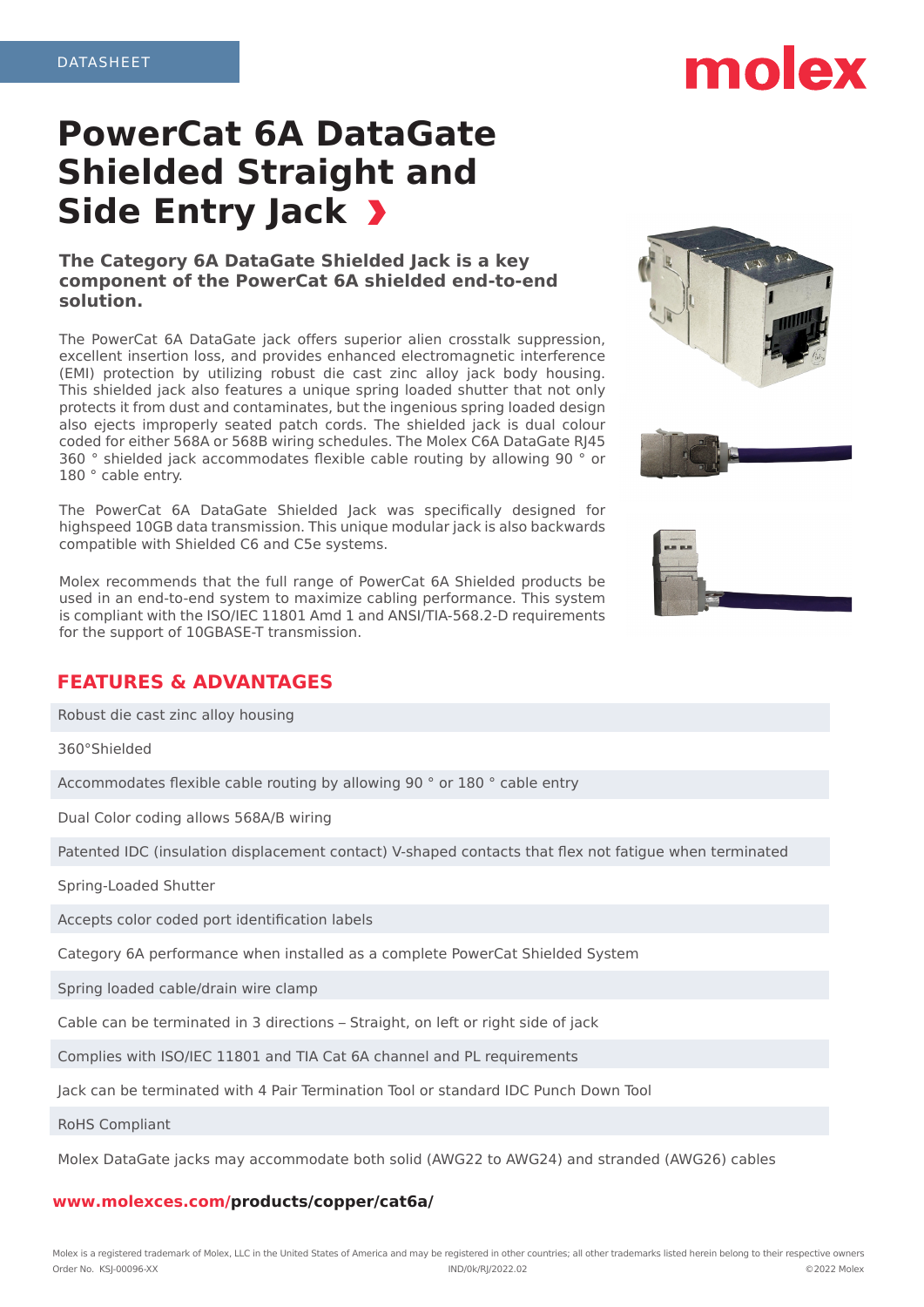# molex

# **PowerCat 6A DataGate Shielded Straight and Side Entry Jack**

## **SPECIFICATIONS**

#### **Commercial**

ANSI/TIA-568.2-D-2018 ISO 11801:2017 IEC 60603-7 UL 1863 CSA C22.2

#### **Mechanical**

| <b>RJ45 Connector</b>                              |                        |  |
|----------------------------------------------------|------------------------|--|
| <b>Connector Housing: Zinc Alloy plated bright</b> |                        |  |
|                                                    | Ni/Cu                  |  |
| <b>Operating Life:</b>                             | Minimum 750 insertion  |  |
|                                                    | cycles                 |  |
| <b>Contact Material: Copper Alloy</b>              |                        |  |
| <b>Contact Plating:</b>                            | 50µ Gold/ 50µ Nickel   |  |
|                                                    | minimum                |  |
| <b>Contact Force:</b>                              | 100g minimum           |  |
| <b>Plug Retention Force:</b> 6.8kg minimum         |                        |  |
|                                                    |                        |  |
| <b>IDC Connector</b>                               |                        |  |
| Housing:                                           | Thermoplastic, UL94V-0 |  |
| <b>Operating Life:</b>                             | Minimum 20             |  |
|                                                    | reterminations         |  |
| <b>Contact Material: Copper Alloy</b>              |                        |  |
| <b>IDC Contact Plating: Matte Tin</b>              |                        |  |

**Contact Force:** 100g minimum

**Wire Accommodation:** 22-24 AWG solid and

26 AWG stranded

### **Electrical**

**Interface Resistance:** 20mΩ **Initial Contact Resistance:** 2.5mΩ **Insulation Resistance:** >100MΩ

#### **Physical**

**Minimum Backbox Depth Requirement:** refer table **Shipping Weight:** 25g (0.88 oz) **Dimensions:** 17.8mm(W) x 23.1mm(H) x 41.3mm(L)

| Country                                                         | Minimum Backbox Depth |
|-----------------------------------------------------------------|-----------------------|
| Australia and New Zealand                                       | 44 mm                 |
| China                                                           | 44 mm                 |
| Europe, Middle East and Africa Wall Outlet Bezel/Module Styles: |                       |
| Euromod II 25 x 50mm                                            | 32 mm                 |
| Mod-Snap III 25mm x 38.5                                        | 44 mm                 |
| Contura 22 x 50mm                                               | 44 mm                 |
| Legrand $\odot$ Compatible 22.5 x 45mm                          | 44 mm                 |
| DIN 49075 50 x 50mm                                             | 44 mm                 |
| India                                                           | 50 mm                 |
| Russia                                                          | 85 mm                 |
| <b>USA</b>                                                      | 3.35 in               |

#### **www.molexces.com/products/copper/cat6a/**